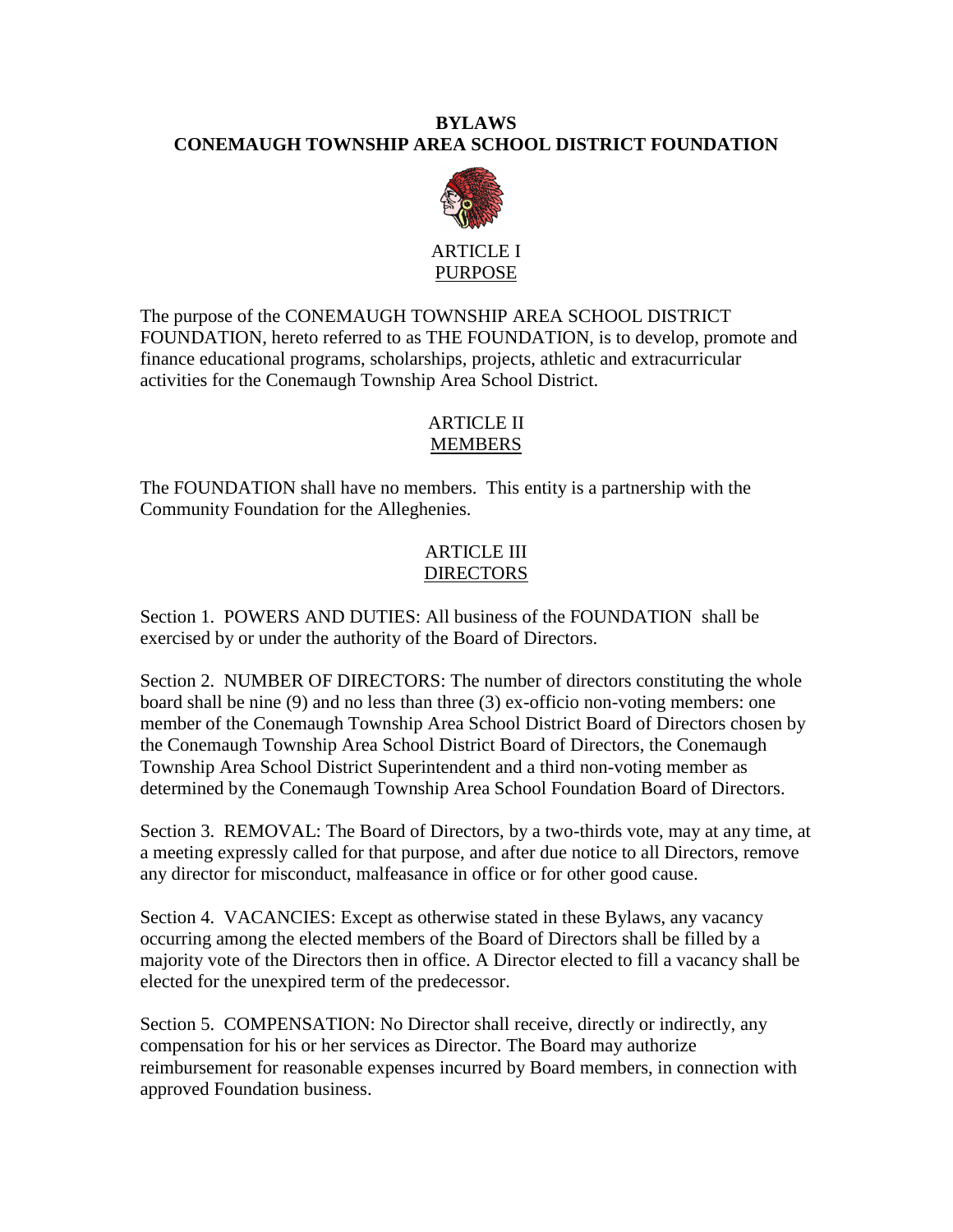Section 6. TERM OF OFFICE AND ELECTION: Each elected Director shall serve for a term of six (6) years, and until a successor is elected. One-third of the Directors shall be elected each year at the Annual Meeting by a majority vote of the Directors then in office. Nominations for Director shall be submitted by the Nominating Committee. Any director replacing another director in the middle of a term of membership will be elected to complete the departing director's term on the Board.

 The initial Board of Directors shall hold office as follows: one-third of said Board shall hold office for a term of six (6) years; and one-third of said Board shall hold office for a term of four (4) years; and one-third of said Board shall hold office for a term of two (2) years. The initial terms of elected Directors shall be determined by drawing lots. Any director succeeding the initial Directors shall then hold office for a term of six (6) years.

### ARTICLE IV **OFFICERS**

Section 1. NUMBER: The officers of the FOUNDATION shall consist of a President, a Vice President and a Secretary. The Board of Directors may appoint other officers from time to time if deemed necessary. Any financial operations will be carried out by the Community Foundation for the Alleghenies.

Section 2. ELECTION AND TERM OF OFFICE: The officers of the FOUNDATION shall be elected bi-annually by the Board of Directors at the regular Annual Meeting. Vacancies may be filled at any meeting of the Board of Directors. Each officer shall hold office until a successor shall have been duly elected and each shall be eligible to succeed himself or herself in office.

Section 3. PRESIDENT: Subject to control of the Board of Directors, the President shall have general supervision of the affairs of the FOUNDATION. The President shall preside at all meetings of the Board of Directors and shall have such other duties as may be prescribed by the Board**.** The President shall serve as an ex-officio member of all Committees, with the exception of the Nominating Committee**.** 

Section 4. VICE-PRESIDENT: In the absence of the President, the Vice-President shall perform the duties of the President. The Vice-President shall have other powers and duties as may be assigned by the Board.

Section 5. THE SECRETARY: The Secretary shall keep minutes of the proceedings of all meetings of the Board of Directors. The Secretary shall keep current records of the name, mailing address, e-mail address and telephone numbers of all Directors.

Section 6. REMOVAL: Any officer may be removed at any time for cause by a twothirds vote of all Directors then in office.

Section 7. VACANCIES: Any vacancy occurring in any office of the FOUNDATION shall be filled by the Board of Directors within 120 days.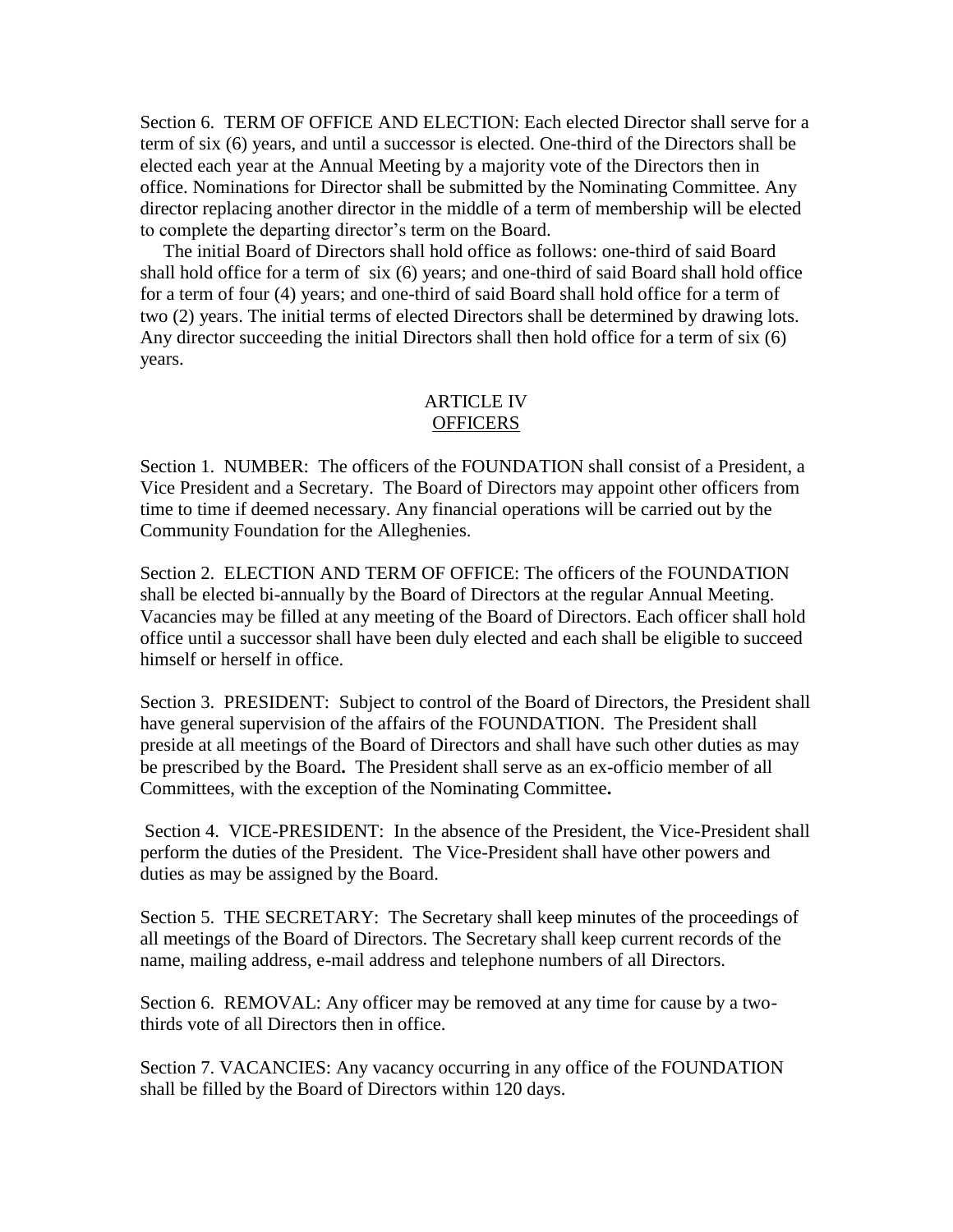### **ARTICLE** COMMITTEES

Section 1. COMMITTEES: Except as otherwise stated in the Bylaws, the President shall appoint the members and designate the chairperson of standing and other committees.

Section 2. STANDING COMMITTEES: The President shall appoint a chairperson for each of the following committees:

- A. Allocation Committee All members of the Board of Directors shall compose the Allocation Committee whose responsibilities shall include review of proposals and recommendations for program allocation.
- B. Fund Raising Committee All members of the Board of Directors shall compose the Fundraising Committee whose responsibilities shall include planning for the solicitation of contributions in support of the FOUNDATION'S purposes.
- C. Nominating Committee: All members of the Board of Directors shall compose the Nominating Committee. The Nominating Committee shall present nominations for Directors and Officers.

Section 3. OTHER COMMITTEES: The Board may create additional committees as needed.

A. Each committee shall be made up of at least three (3) Directors of the FOUNDATION. Each committee shall make reports as directed by the Board.

# ARTICLE VI **MEETINGS**

Section 1. ANNUAL MEETING: The Annual Meeting of the Board of Directors shall be held in the month of JUNE at such date, time and place as the Board of Directors shall determine.

Section 2. REGULAR MEETING: In addition to the June Annual Meeting, regular meetings shall be held at least three times per year in September, January, and April.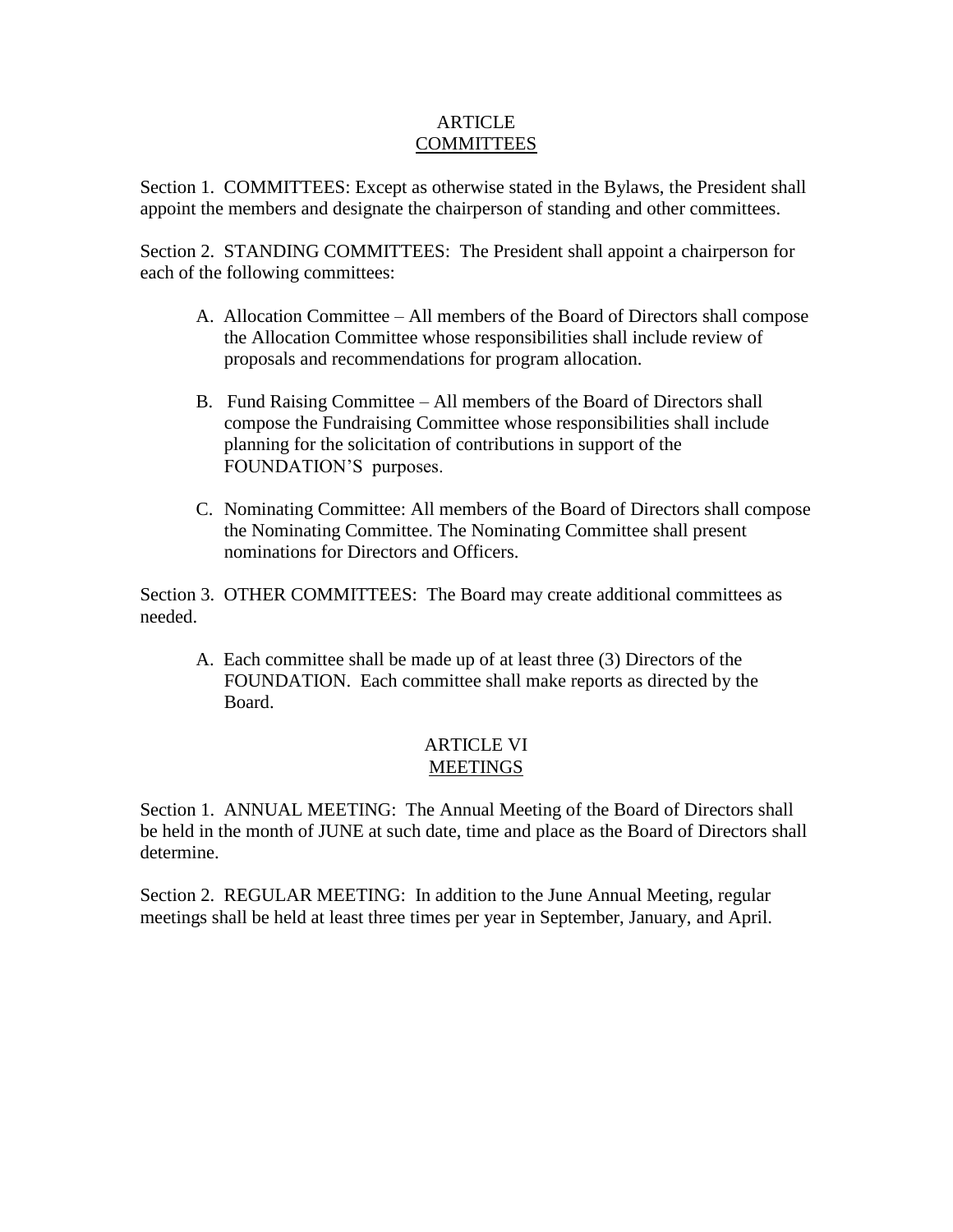Section 3. NOTICE OF MEETINGS:

- A. Written notice of all meetings shall be given to all the Directors a minimum of five (5) days prior to the meeting or a minimum of forty-eight (48) hours prior to the meeting if notice is delivered personally or by telephone.
- B. Minutes of actions taken will be forwarded to all Directors within five (5) business days of the meeting.

Section 4. QUORUM: A majority of all Directors shall constitute a quorum at all meetings. All actions of the Board of Directors, except as otherwise provided in the Bylaws, shall be by a majority vote of the Directors present and voting at any meeting.

Section 5. SPECIAL MEETINGS: A special meeting of the Board of Directors may be called upon by request of the President.

#### ARTICLE VII EXECUTION OF INSTRUMENT

Section 1. EXECUTION OF INSTRUMENTS GENERALLY: All instruments of writings, including requests for disbursements of funds from the Community Foundation for the Alleghenies, shall be signed by the President and shall be verified, acknowledged or otherwise attested by the Secretary.

### ARTICLE VIII GENERAL PROVISIONS

Section 1. FISCAL YEAR: The fiscal year of the Foundation shall begin July 1 and shall end June 30 of each year.

Section 2. ANNUAL AUDIT:The books of the FOUNDATION shall be audited annually through the Community Foundation for the Alleghenies. The officers of the Conemaugh Township Area School District Foundation are authorized to obtain an independent annual audit at their discretion.

Section 4. RULES: Roberts Rules of Order (the most recent edition at the date of its use) shall be the parliamentary authority for matter of procedure not specifically covered by these Bylaws or by other specific rules of procedure adopted by the Directors of the Foundation.

Section 5. REPORT TO DIRECTORS: The Community Foundation for the Alleghenies shall furnish an annual report to all Directors of the Conemaugh Township Area School District Education Foundation.